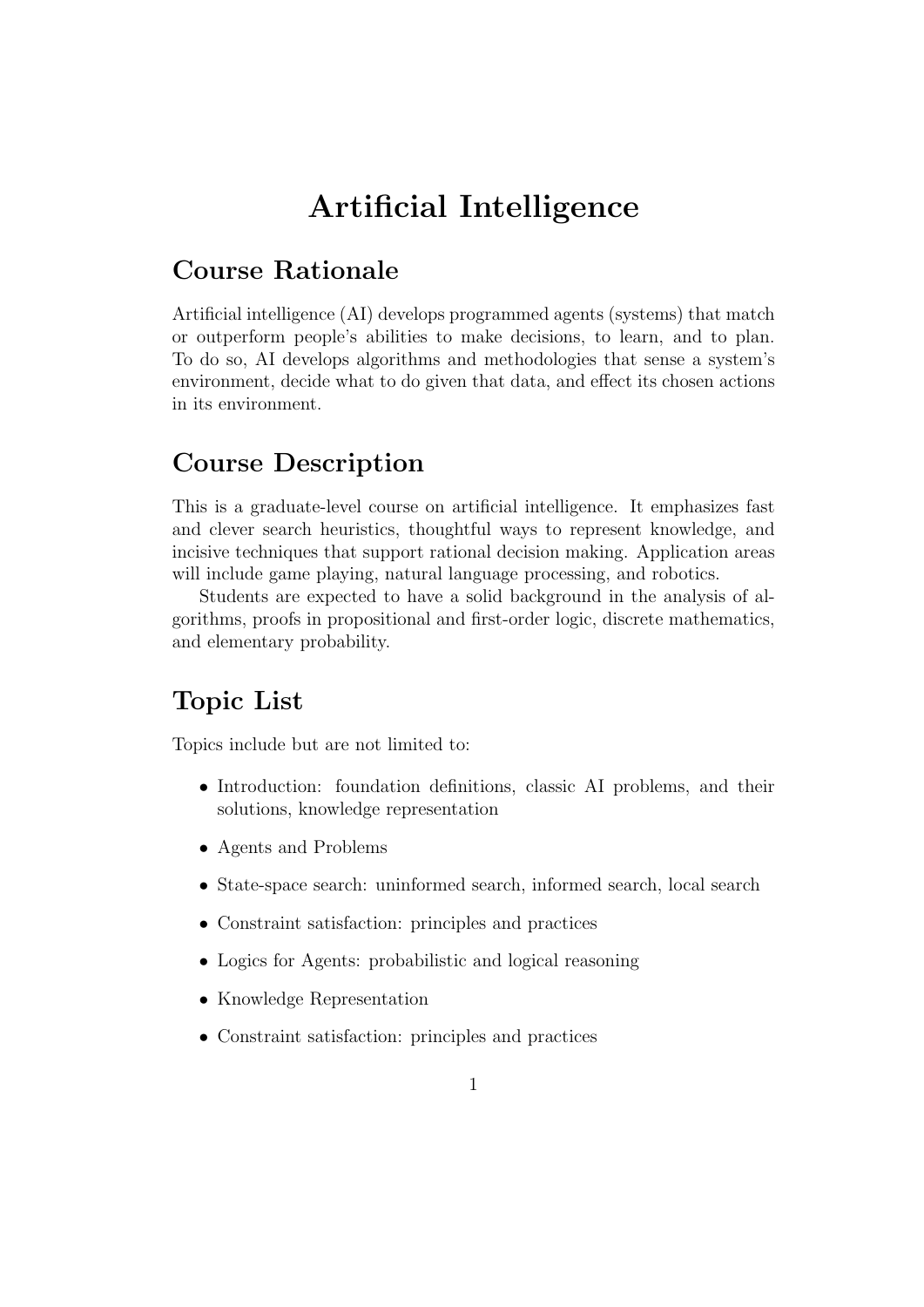- Machine learning: foundation definitions, computational learning theory, major paradigms
- Planning
- Markov Models
- Introduction to more advanced topics (e.g., embodied cognition, cognitive architectures, autonomy)

### Learning Objectives

Students who successfully complete this course will be able to:

- Discuss the agent paradigm as the goal of an intelligent machine
- Describe state space search as a mechanism for problem solving, including optimal solutions and their complexity
- Explain the role of caching, reactivity, heuristics, and planning in state space search.
- Define machine learning and describe the specifics of several prominent machine-learning methods (e.g., SVMs, decision trees, Bayes nets, artificial neural networks, genetic algorithms)
- Evaluate the complexity of an approach to a specific problem and its realistic impact.
- Describe and illustrate the role of constraint satisfaction in AI, with appropriate examples.
- Discuss the role of probabilistic reasoning and mechanisms that employ it
- Discuss the role of logical reasoning and mechanisms that support it

The course has a general goal providing a capability for Empirical AI research that addresses a real-world problem with appropriate knowledge representations and a reasoning methodology for it, identifies or constructs algorithms to address it, and implements, tests, and evaluates alternative solution(s) to it.